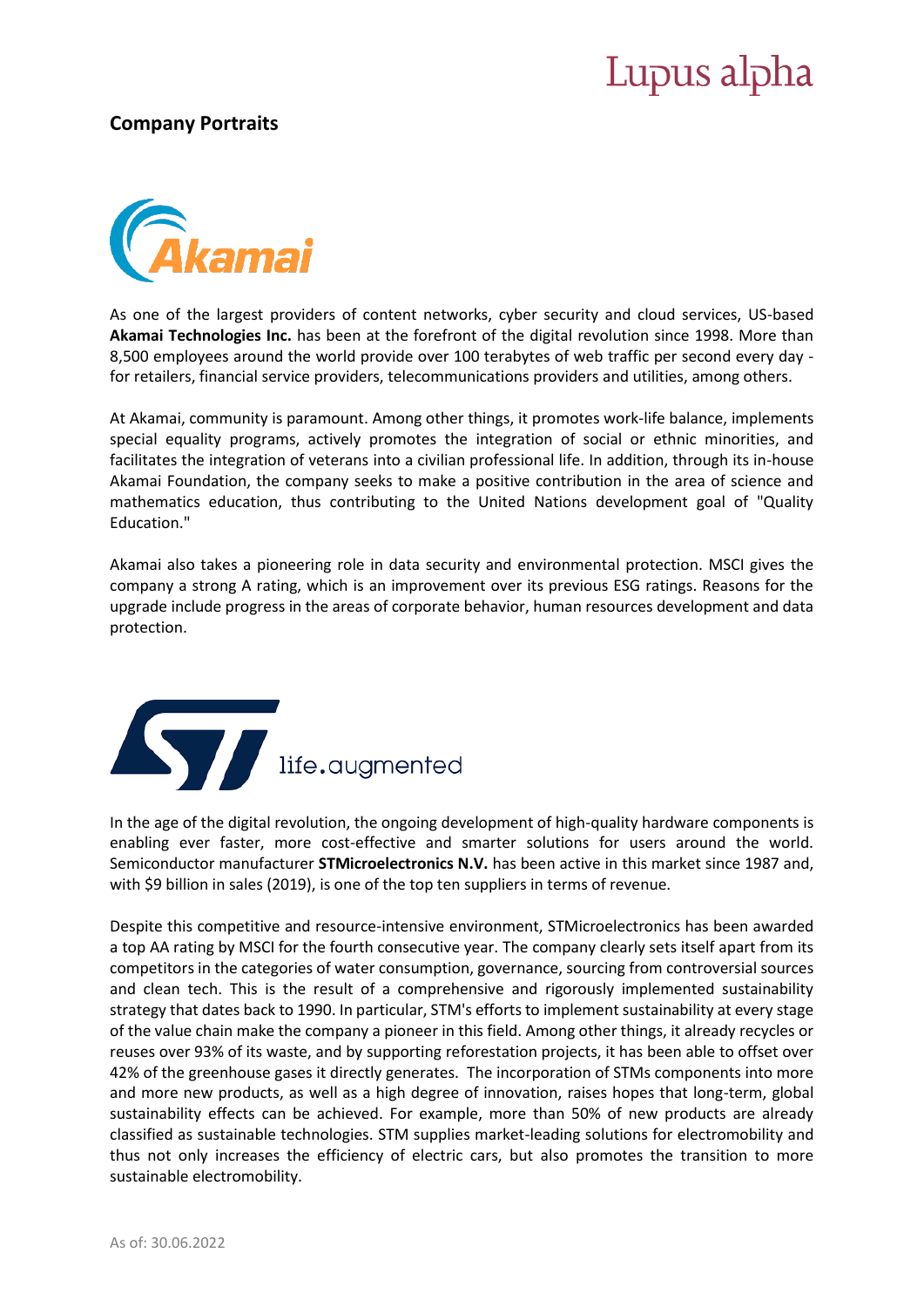# Lupus alpha



**Splunk Inc.**, founded in 2003, is a global IT company that developed the first 'data-to-everything' platform of the same name. This allows users to easily process different machine data with each other, enabling them to work more efficiently. Under the founded 'Splunk4Good' initiative, the company combines numerous charitable commitments.

Various free training programs - both for employees and the public - have ensured that the company has managed to improve its ESG rating from BBB to A in 2019 and to AA in 2022.

# **Dexcom®**

**Dexcom Inc.** is a company founded in 1999 in the USA that specializes in the development of technologies for measuring and analyzing the tissue sugar of diabetes patients. The use of these technologies noticeably alleviates the limitations of those affected. According to Dexcom, their continuous glucose monitoring (CGM) has prevented over 4 billion needle sticks in the finger.

With their "Think Big" initiative, they are trying to make this product generally available to a broader section of the population and are doing important educational work on the subject of diabetes. In this way, Dexcom is making an important contribution to achieving SDG 3 (health and well-being) in particular. 100% of its products and services are in line with the Sustainable Development Goals. In addition, the high governance standards as well as the excellent product quality contributed to Dexcom being awarded an ESG rating of 'A' at the beginning of the year.